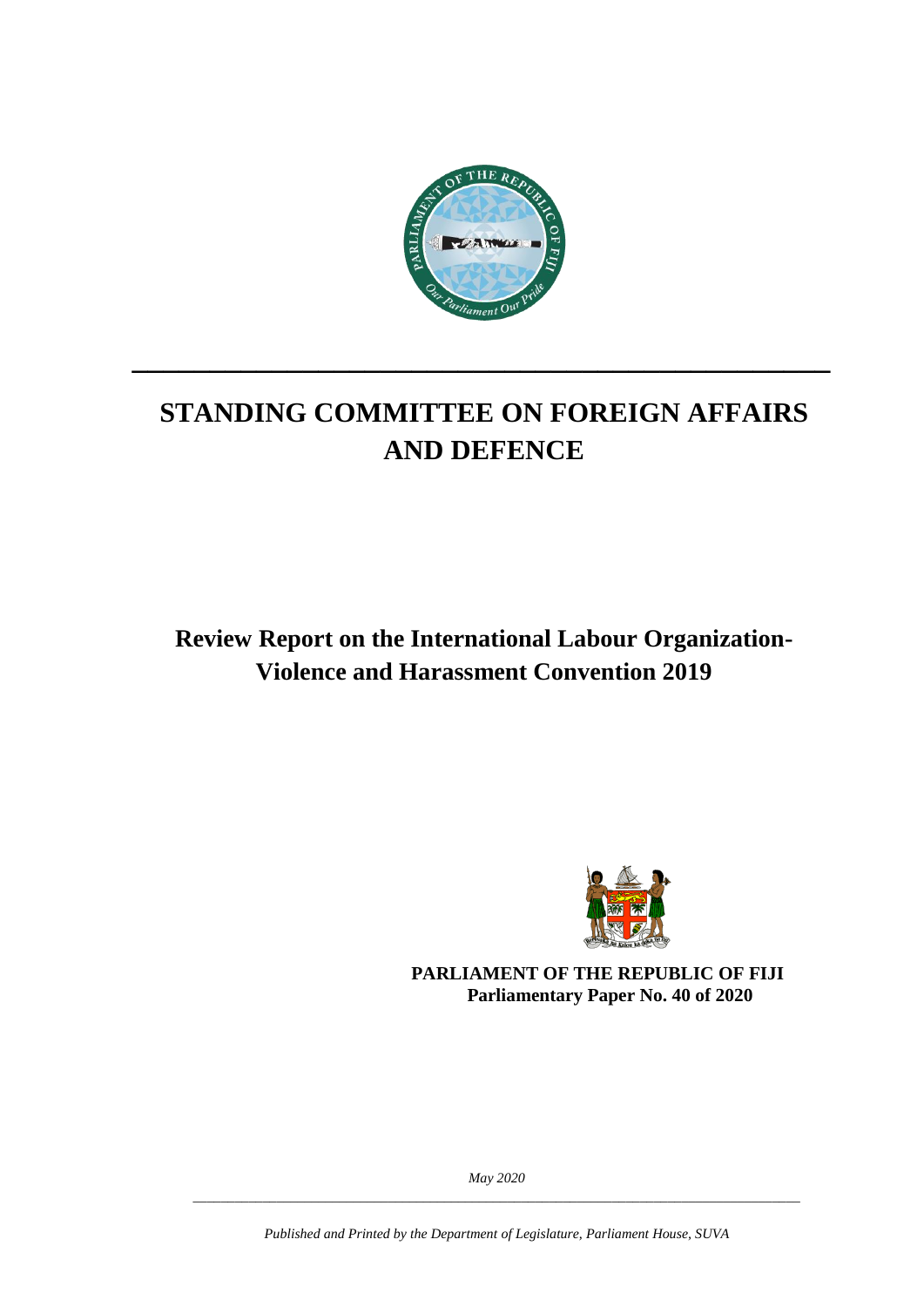#### **Table of Contents**

| 1.0 |  |
|-----|--|
| 1.1 |  |
| 1.2 |  |
| 1.3 |  |
| 2.0 |  |
| 2.1 |  |
| 2.2 |  |
| 3.0 |  |
| 4.0 |  |
| 5.0 |  |
| 6.0 |  |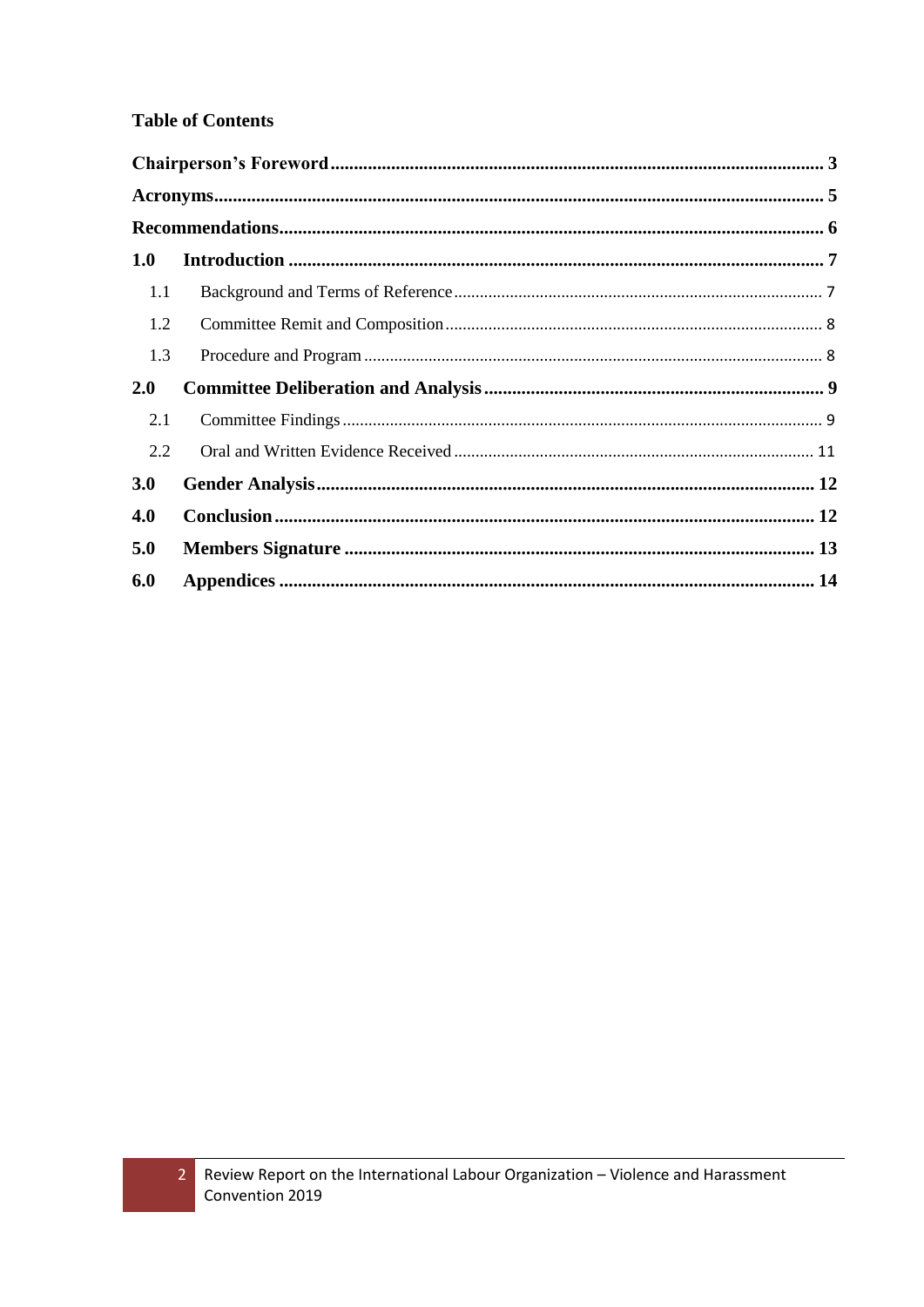## <span id="page-2-0"></span>**Chairperson's Foreword**

I am pleased to present the International Labour Organization Violence and Harassment Convention 2019.

The Committee when reviewing the treaty, heard oral submissions, received written submissions as well as holding public consultations in Suva and Lautoka from relevant stakeholders and general public.

The Convention requires every State Party to respect, promote and realise the right of everyone to a World of Work free from violence and harassment.

The Convention was adopted on 21 June 2019 and comes into force twelve months after the date on which the ratifications of two members have been registered with the ILO Director General.

States Parties must also with a view to preventing and eliminating violence and harassment in the World of Work, shall respect, promote and realize the fundamental principles and rights at work, namely freedom of association and the effective recognition of the right to collective bargaining, the elimination of all forms of forced or compulsory labour, the effective abolition of child labour and the elimination of discrimination in respect of employment and occupation, as well as promote decent work.

Ratification of the Convention will strengthen Fiji's national laws and policies such as, the Employment Relations Act 2007, the National Sexual Harassment Policy, National Gender Policy and also complement the United Nations Convention on the Elimination of all forms of Discrimination Against Women (CEDAW) which Fiji ratified in 1995.

The Committee recommends that Fiji accedes to the ratification of the Convention.

The Committee commends the contributions by stakeholders that assisted in the preparation of this report.

I take this opportunity to thank members of my Committee including contributions of alternate members: Hon. Lenora Qereqeretabua and Hon. Prof. Biman Prasad (alternate members for Hon. Pio Tikoduadua) and Hon. Mikaele Leawere (alternate member for Hon. Anare Jale) and the Secretariat for compiling this bipartisan report.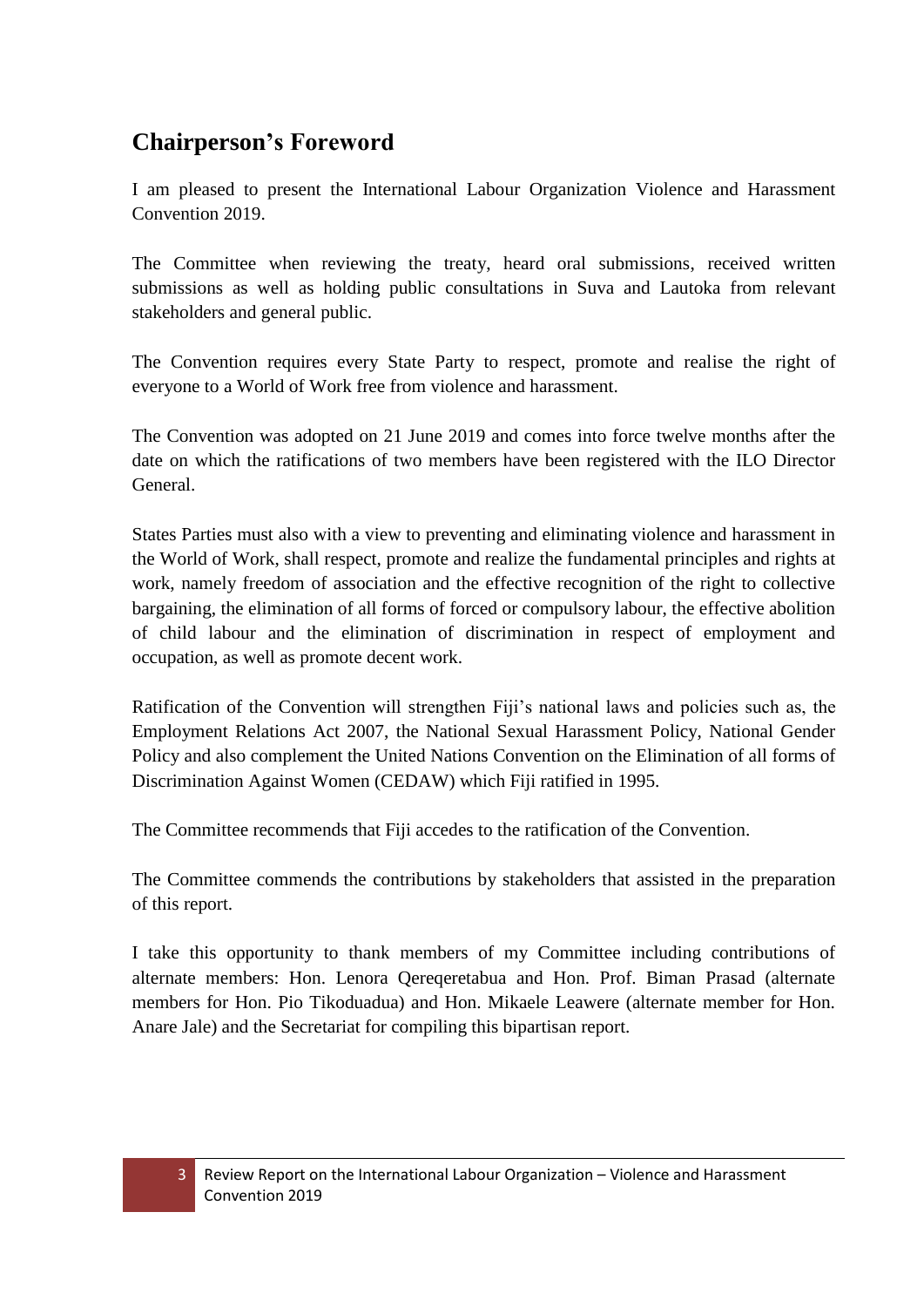On behalf of the Standing Committee on Foreign Affairs and Defence, I submit this report to the Parliament.

Chown

**Hon. Alexander O'Connor Chairperson**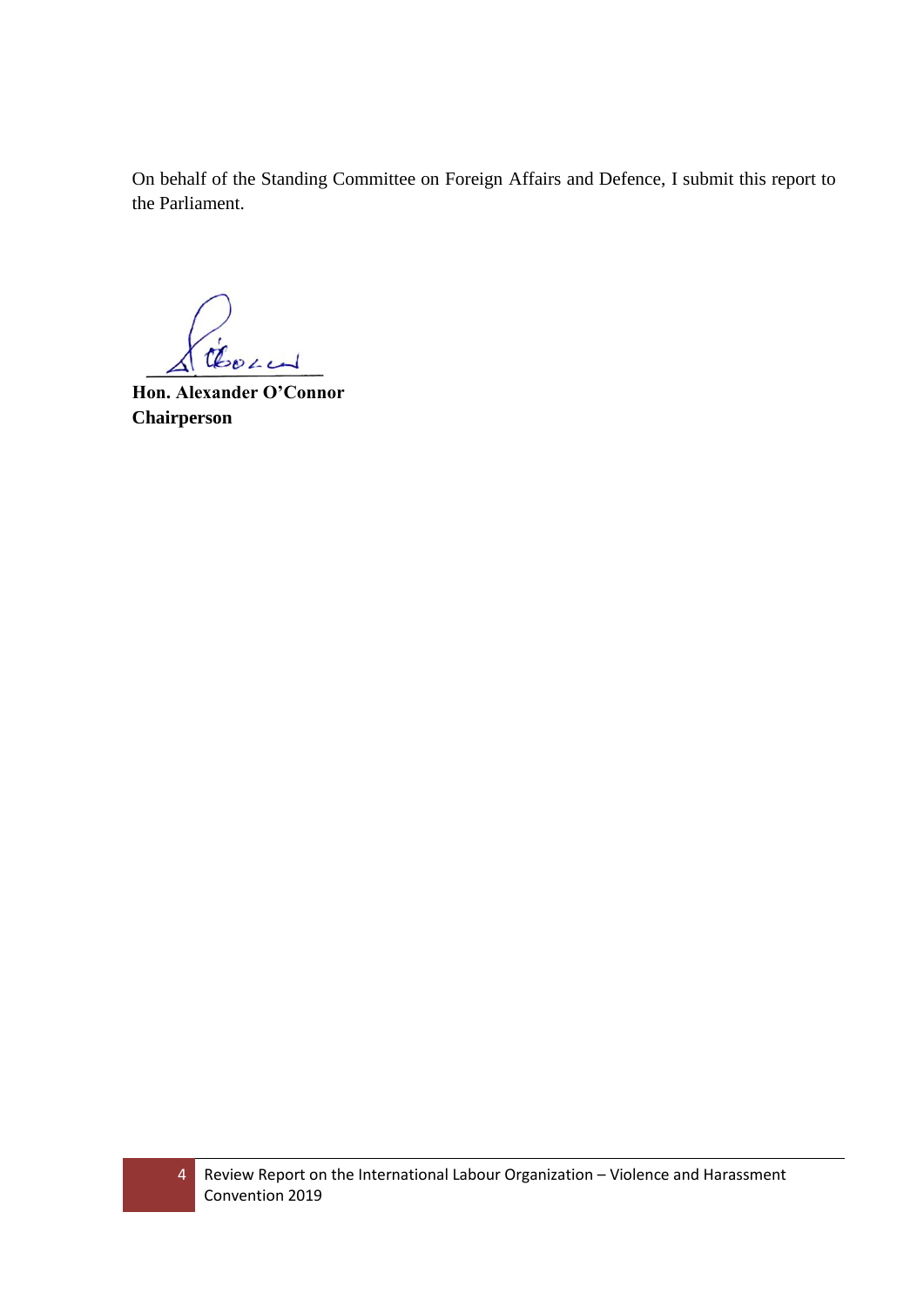## <span id="page-4-0"></span>**Acronyms**

| <b>CEDAW</b>    | United Nations Convention on the Elimination of all forms of Discrimination<br><b>Against Women</b> |  |  |  |
|-----------------|-----------------------------------------------------------------------------------------------------|--|--|--|
| <b>ERA</b>      | <b>Employment Relations Act</b>                                                                     |  |  |  |
| <b>FCS</b>      | Fiji Corrections Service                                                                            |  |  |  |
| <b>FPF</b>      | Fiji Police Force                                                                                   |  |  |  |
| <b>ILO</b>      | <b>International Labour Organisation</b>                                                            |  |  |  |
| <b>MEPIR</b>    | Ministry of Employment, Productivity & Industrial Relations                                         |  |  |  |
| <b>MODNS</b>    | Ministry of Defence and National Security                                                           |  |  |  |
| <b>MOFA</b>     | Ministry of Foreign Affairs                                                                         |  |  |  |
| <b>MWCPA</b>    | Ministry of Women, Children and Poverty Alleviation                                                 |  |  |  |
| <b>RFMF</b>     | Republic of Fiji Military Forces                                                                    |  |  |  |
| <b>SDGs</b>     | <b>Sustainable Development Goals</b>                                                                |  |  |  |
| SO <sub>1</sub> | <b>Standing Orders</b>                                                                              |  |  |  |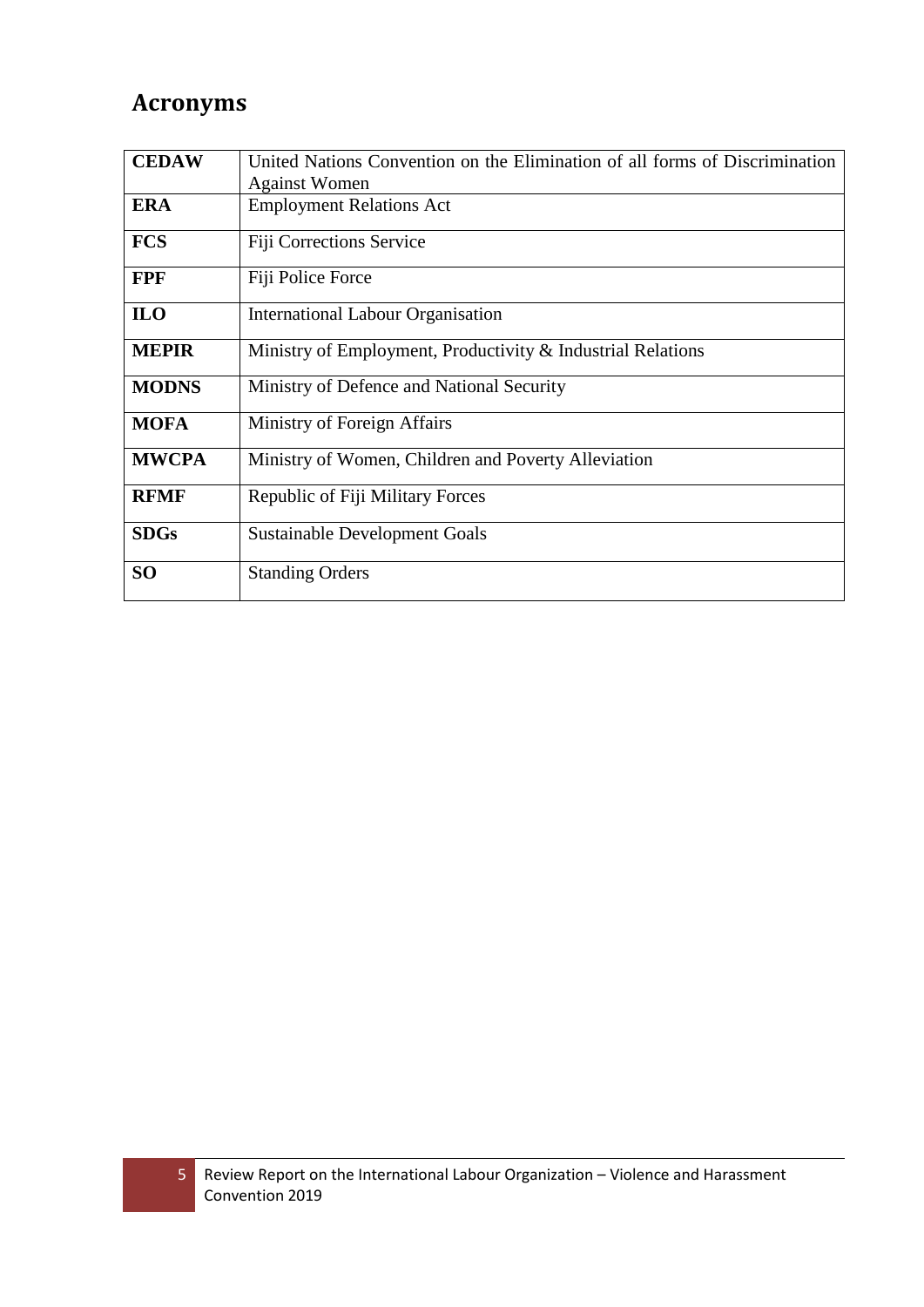## <span id="page-5-0"></span>**Recommendations**

The Committee recommends that:

- 1. Fiji accedes to the Convention and adopts without reservation.
- 2. To broaden the definition of harassment in the ERA currently confined mainly to sexual harassment, but should include '*unacceptable behaviours and practices or threats thereof, whether a single occurrence or repeated, that aim at, result in, or are likely to result in physical, psychological, sexual or economic harm, and includes gender based violence and harassment.'*
- 3. Our existing laws to be reviewed and to be consistent with the Convention.
- 4. To consider including the disciplined forces in the ERA.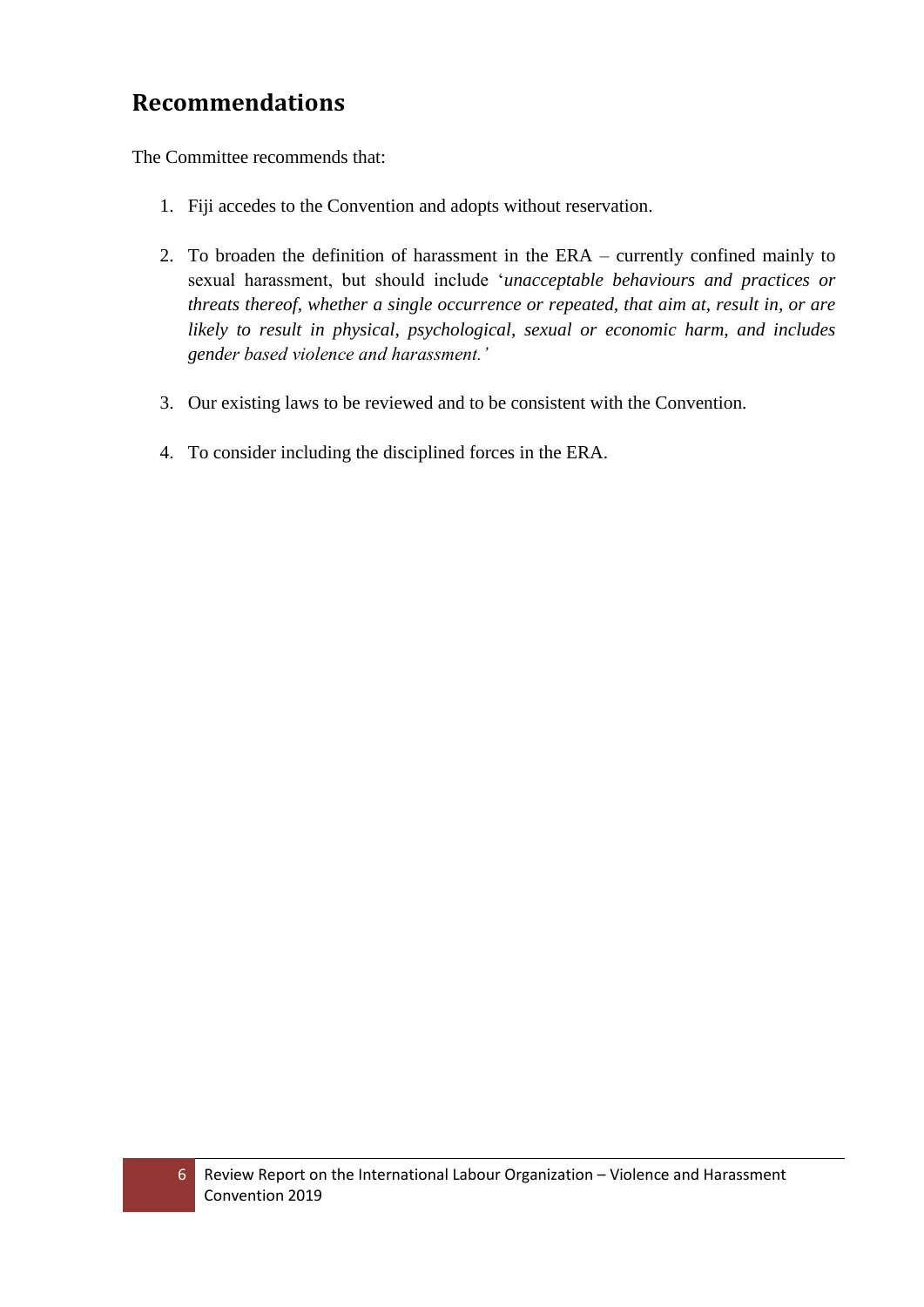### <span id="page-6-0"></span>**1.0 Introduction**

#### <span id="page-6-1"></span>**1.1 Background and Terms of Reference**

The Committee had reviewed the International Labour Organization- Violence and Harassment Convention 2019 in the first meeting on Monday  $24<sup>th</sup>$  February 2020.

On  $2<sup>nd</sup>$  to  $10<sup>th</sup>$  March 2020 stakeholders made submissions on the above Treaty in the Parliament precinct in Suva and on 5<sup>th</sup> March 2020 in Lautoka.

In Article 7 to Article 9 of the Convention outline obligations of States Parties with respect to protection and prevention of violence and sexual harassment at the work place.

Article 9 of the Convention states that each member shall adopt laws and regulations requiring employers to take appropriate steps commensurate with their degree of control to prevent violence and harassment in the world of work, including gender-based violence and harassment, and in particular, so far as is reasonably practicable, to:

(a) adopt and implement, in consultation with workers and their representatives, a workplace policy on violence and harassment;

(b) take into account violence and harassment and associated psychological risks in the management of occupational safety and health;

(c) identify hazards and assess the risks of violence and harassment, with the participation of workers and their representatives, and take measures to prevent and control them; and

(d) provide to workers and other persons concerned information and training, in accessible formats as appropriate, on the identified hazards and risks of violence and harassment and the associated prevention and protection measures, including on the rights and responsibilities of workers and other persons concerned in relation to the policy referred to in subparagraph (a) of this Article.

The Report is divided into three parts:

- I. **Part One** focuses on the Committee recommendations
- II. **Part Two** covers the Findings of the report to Parliament
- III. **Part Three** -covers the Conclusion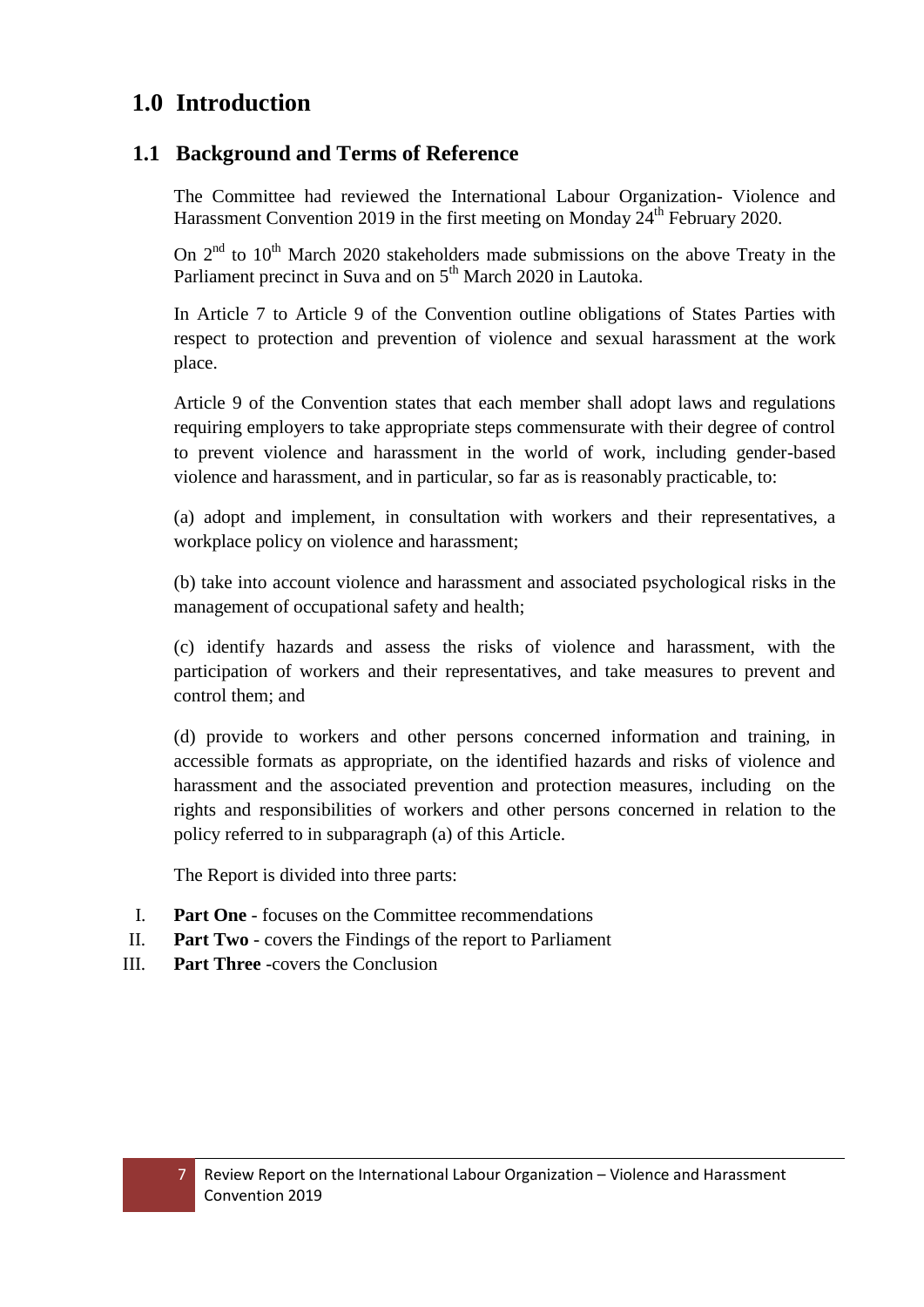#### <span id="page-7-0"></span>**1.2 Committee Remit and Composition**

Pursuant to Standing Orders 109(2) (e) that the Standing Committee on Foreign Affairs and Defence is mandated to look into matters related to Fiji's relations with other countries, development aid, foreign direct investment, oversight of the military and relations with multi-lateral organisation.

The members of the Standing Committee on Foreign Affairs and Defence are as follows:

- 1.2.1 Hon. Alexander O'Connor Chairperson
- 1.2.2 Hon. Dr. Salik Govind Deputy Chairperson
- 1.2.3 Hon. Selai Adimaitoga Member
- 1.2.4 Hon. Pio Tikoduadua Member
- 1.2.5 Hon. Anare Jale Member
- 1.2.6 Hon. Lenora Qereqeretabua –Alternate Member
- 1.2.7 Hon. Mikaele Leawere- Alternate Member
- 1.2.8 Hon. Prof. Biman Prasad Alternate Member

#### <span id="page-7-1"></span>**1.3 Procedure and Program**

The Standing Committee on Foreign Affairs and Defence commenced its deliberation on the  $2<sup>nd</sup>$  to  $10<sup>th</sup>$  March in the Parliament precincts and  $5<sup>th</sup>$  March 2020 in Lautoka and received a written and oral submission from stakeholders with the following attendees:

- Ministry of Defence and National Security
- Republic of Fiji Military Forces
- Fiji Police Force
- Fiji Corrections Service
- Ministry of Foreign Affairs
- International Labour Organization
- Ministry of Employment, Productivity and Industrial Relations
- Ministry of Women, Children and Poverty Alleviation
- Senior Officials of the International Labour Organisation based in Suva
- Mr. Samisaraan Pillay, Retired British Army Officer
- Nadi Chamber of Commerce President Dr. Ram Raju
- University of the South Pacific
- Professor Shaista Shameem
- Fiji Human Rights and Anti-Discrimination Commission
- Pacific Conference of Churches
- World Council of Churches
- International Campaign to Abolish Nuclear Weapons (ICAN)
- Fijian Teachers Association
- Office of the Solicitor General
- Ministry of Industry, Trade and Tourism
- Pacific Network on Globalization (PANG)
- Fiji Women Rights Movement (FWRM)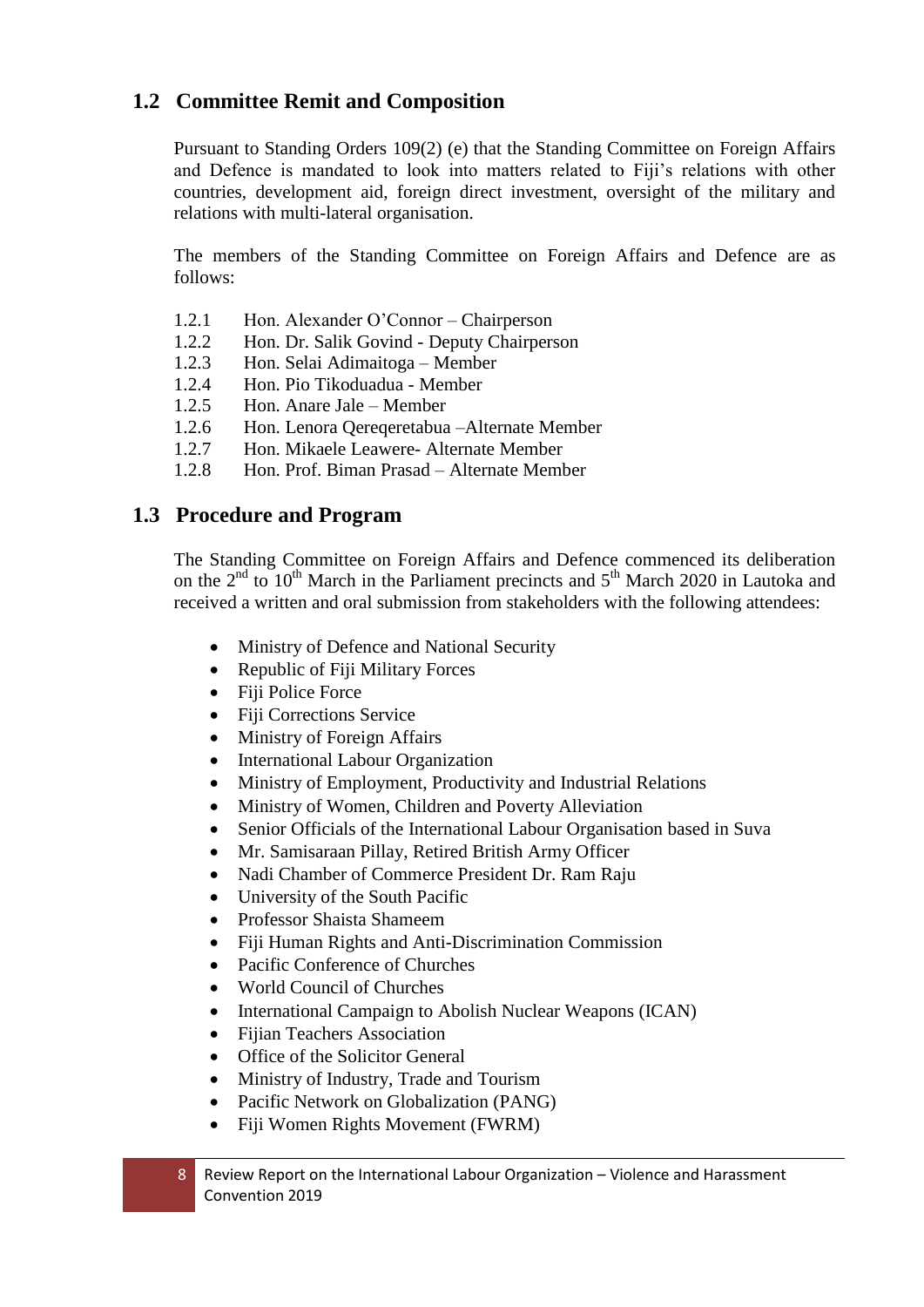## <span id="page-8-0"></span>**2.0 Committee Deliberation and Analysis**

### <span id="page-8-1"></span>**2.1 Committee Findings**

The Committee's findings are outlined below:

- 1. There was overall support by stakeholders to ratify the Treaty without any reservation.
- 2. Our current legislation on *harassment and violence* is narrowly defined. It needs to be broadened to reflect the Treaty definition.
- 3. Reservations on the Protocol in that it should not apply to members of the discipline services and Members of the discipline services should be immune from any liability emanating from the conduct of training or during the conduct of a course of instruction.
- 4. Specifically, we need a broad critique and investigation of the kind of employment from which our top managers and executives are being recruited.
- 5. Reporting the true extent of under-reporting is not known due to many reasons.
- 6. Empowering and education there is a need to empower and create awareness for both employer and employee on violence and harassment at workplace.
- 7. Localisation and current policies on recruitment. For example, the issue of Open Merit Recruitment System as raised by the Unions.

### **Benefits of Accession**

Once ratified, the following benefits will be acquired:

- 1. The ratification of this convention will bring us closer to being in line with the Fijian Constitution provisions on Bill of Rights.
- 2. Creating a safe and productive work environment.
- 3. Ensuring quality work environment free of intimidation and sexual harassment, and to enhance productivity.
- 4. The Convention is essential to end gender-based violence in the world of work, one of the most effective tools of oppression preventing gender equality.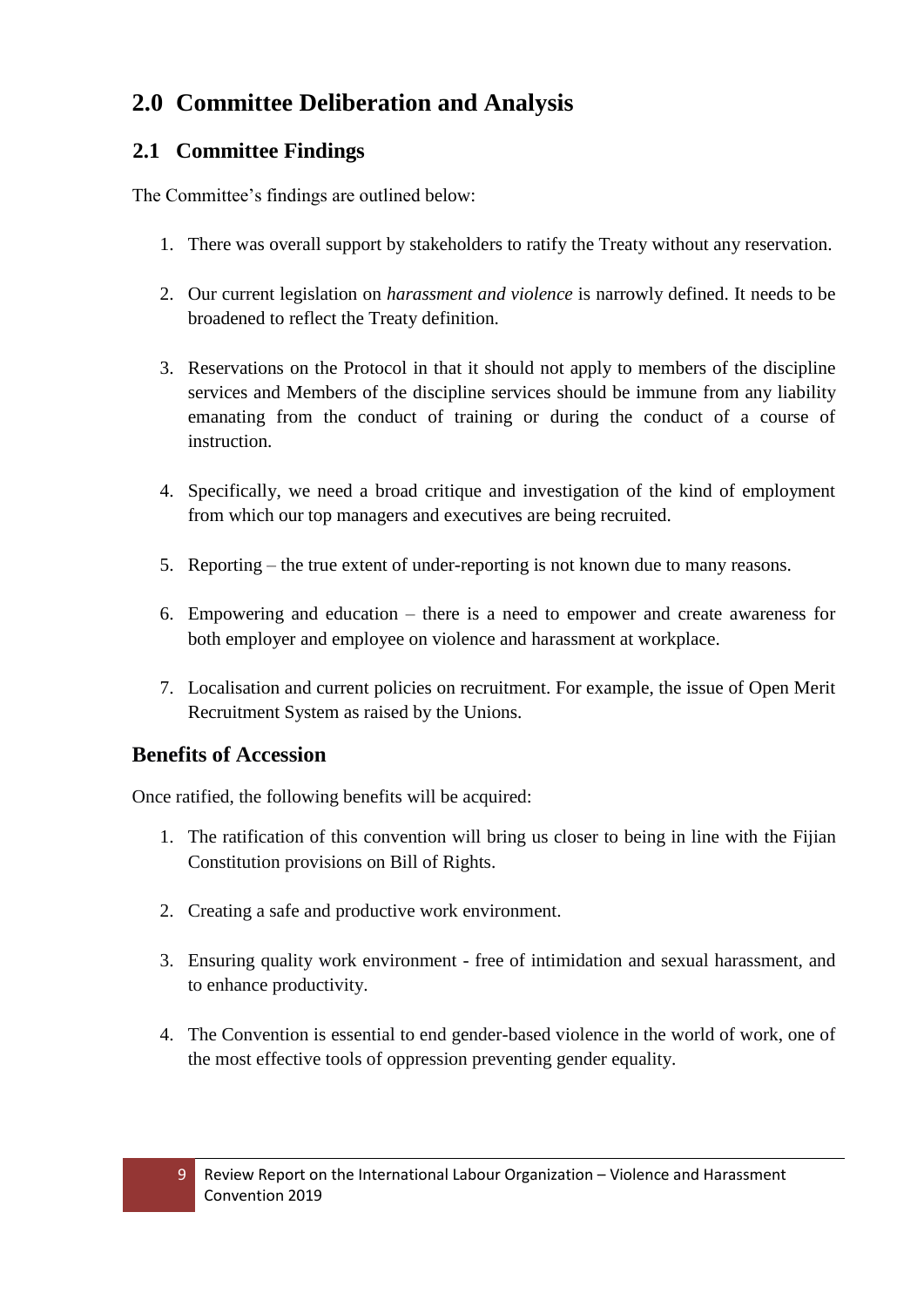5. Fiji will be signalling zero tolerance for violence and harassment as well as contributing to SDG Goals 5 and 8 of the UN 2030 Agenda on Sustainable Development – on gender equality and decent work respectively.

#### **Requirements for Implementation**

Given the salient provisions of the Fijian Constitution and the relevant national laws and policies, Fiji is in compliance with the minimum requirements of the Convention. Therefore there is no legal impediment to the ratification of the Convention.

Article 14 of the Convention states that the Convention shall come into force 12 months after the date on which the second State to ratify it registers their ratification with the Director-General. Currently no State has ratified this Convention.

With respect to procedural issues pertaining to the deposit of the instrument of ratification, these are outlined under Articles 13 to 20 of the Convention.

#### **Challenges**

- 1. Need to centralise and coordinate data amongst key government ministries and agencies to better understand violence and harassment in the homes, schools, tertiary institutions and workplaces in Fiji.
- 2. Reforms and leadership driven change management is important to change mindsets and cultural taboos for all Fijians in current and future society.
- 3. Need for spiritual and moral lessons in homes and schools to fight against violence and harassment in the home, schools, businesses, workplaces and society in general with proper deterrence and safeguards in place.
- 4. Policy and Law Reform to curb violence and harassment in Fiji society in all sectors, must have the depth and width of national consultations and consensus on the way forward.
- 5. Men and young boys have a key role in building safe and secure homes and workplaces in Fiji beginning with the respect for human life and humanity and zero tolerance attitude towards violence and harassment.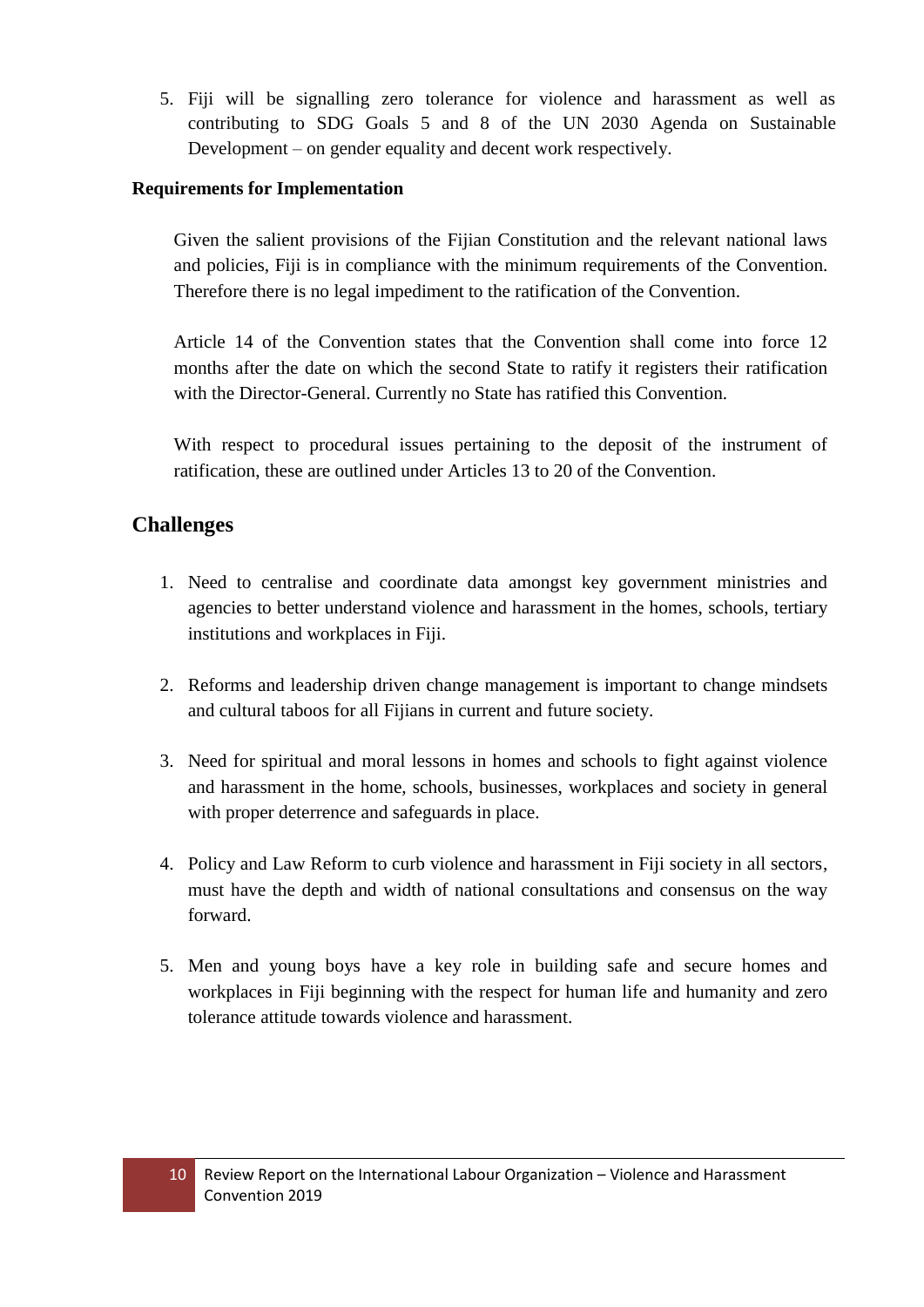### <span id="page-10-0"></span>**2.2 Oral and Written Evidence Received**

The Committee received oral and written submissions from stakeholders and the public as listed on page 7 of this report and in *Appendix A*.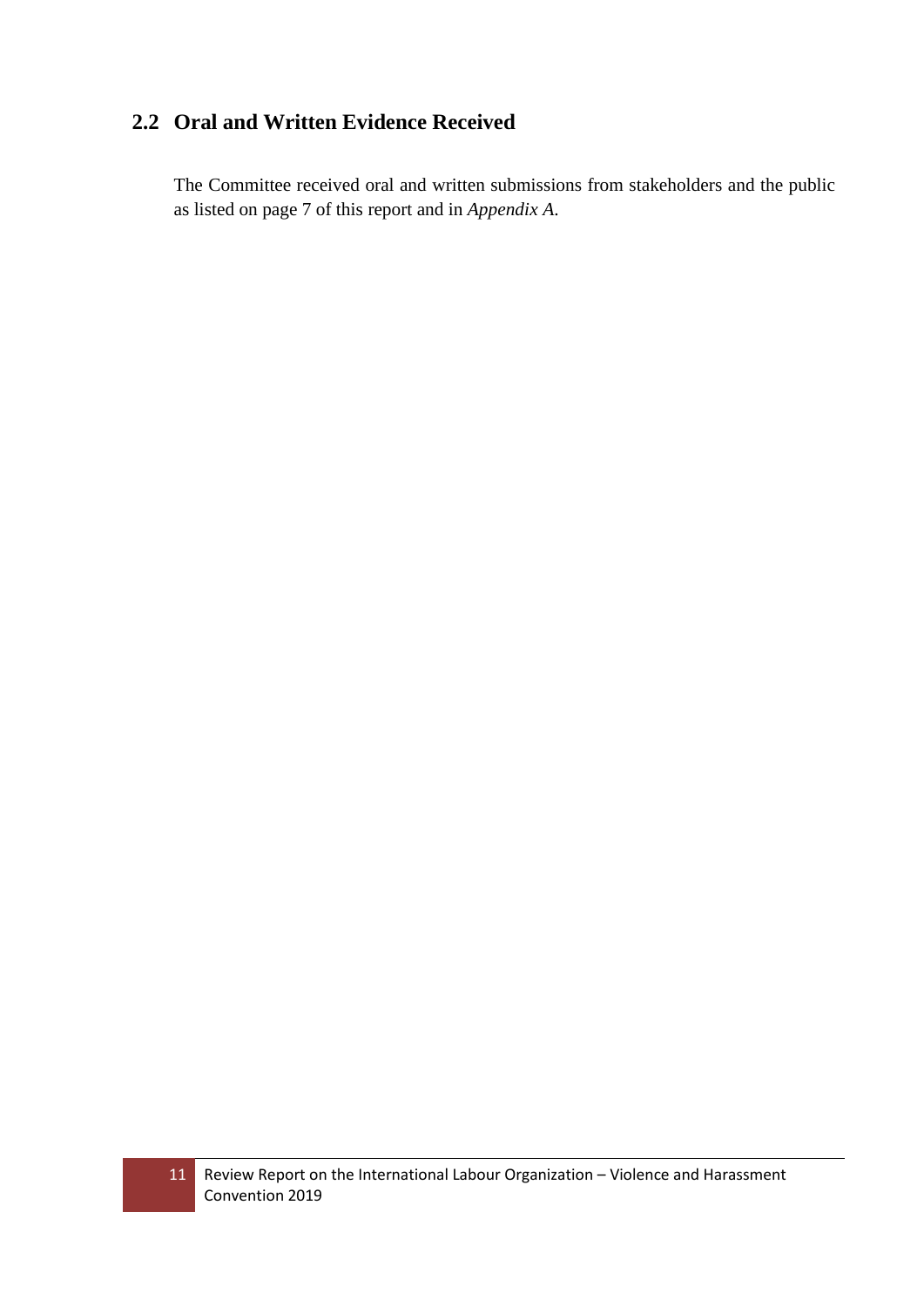## <span id="page-11-0"></span>**3.0 Gender Analysis**

The Convention is gender neutral and therefore benefits all genders.

### <span id="page-11-1"></span>**4.0 Conclusion**

The Standing Committee on Foreign Affairs and Defence has fulfilled its mandate approved by Parliament which is to review the International Labour Organization-Violence and Harassment Convention 2019.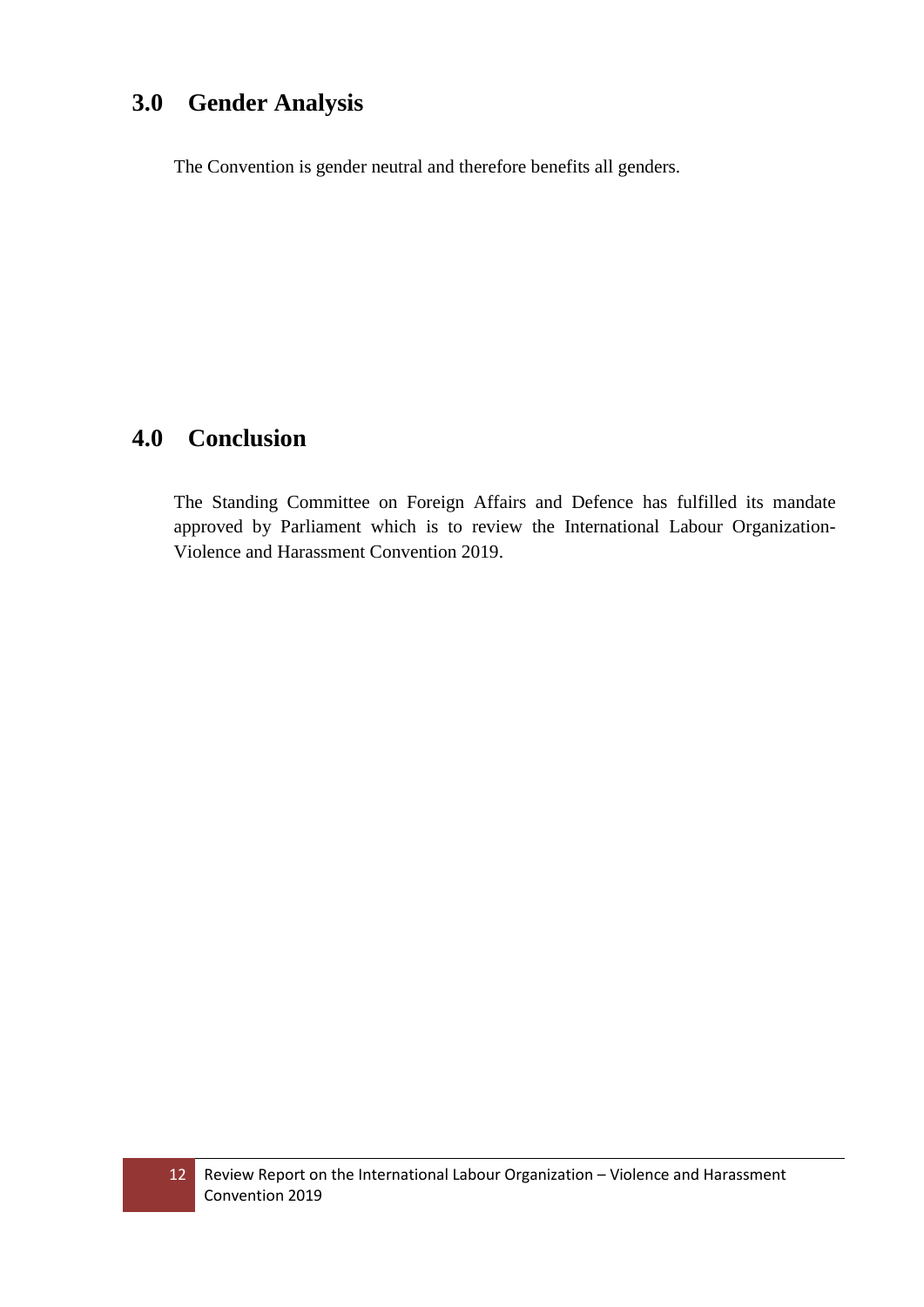## <span id="page-12-0"></span>**5.0 Members Signature**

Closen Hon. Alexander O'Connor Chairperson Hon. Pio Tikoduadua Hon. Dr. Salik Govind Member **Deputy Chairperson** 

 $81 - 672$ 

Hon. Selai Adimaitoga **Member** 

Hon. Anare Jale **Member** 

Hon. Mikaele Leawere

(Alternate Member for Hon. Anare Jale during the duration of Treaty **Proceedings)**